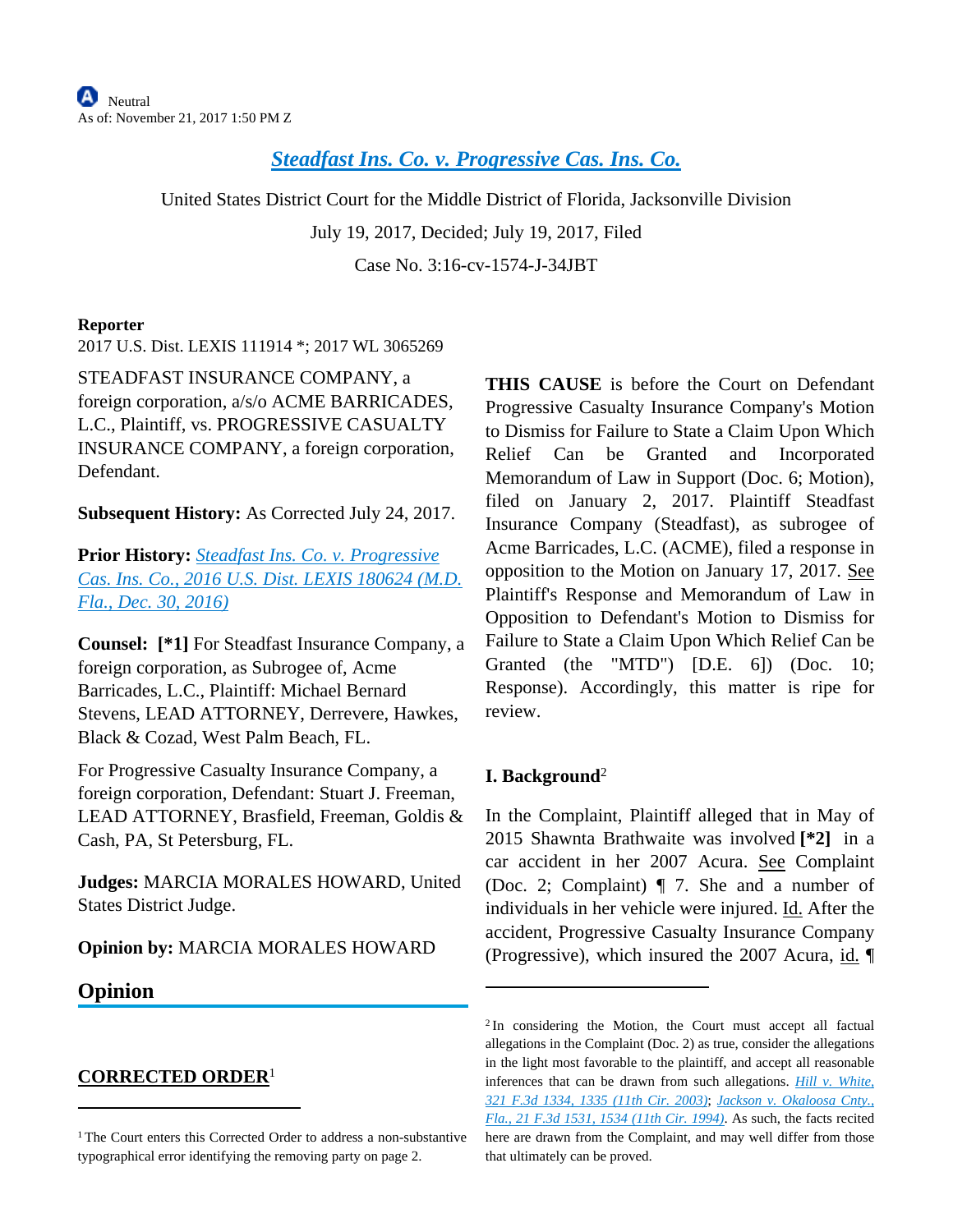6, took possession of the vehicle, id. ¶ 8. Additionally, Ms. Brathwaite commenced a lawsuit against ACME due to its negligent roadwork. Id. ¶ 7. A "number of the parties in [that] litigation sent written notice to Progressive to insure that the Acura was preserved [sic.]" Id. ¶ 8. Nevertheless, at some point after the accident, Progressive discarded the vehicle. Id. ¶ 10. As such, ACME and its insurer, Steadfast, were unable to complete their "investigation as to the cause of [Ms. Brathwaite's] loss." Id. ¶ 11. This "ultimately led to greater exposure for ACME and in turn a larger settlement payout." Id.

Based on these facts, Steadfast filed suit in state court asserting a spoliation of evidence claim against Progressive. Id. ¶¶ 13-16. Specifically, Steadfast alleged that Progressive breached its "legal and contractual duty to ACME and . . . Steadfast, to preserve its insured's 2007 Acura while the [Brathwaite versus ACME] litigation was **[\*3]** ongoing so that all parties had an opportunity to inspect the vehicle." Id. ¶ 14. On December 23, 2016, Progressive removed this action from the Circuit Court of the Fourth Judicial Circuit in and for Duval County, Florida to this Court. See Notice of Removal (Doc. 1; Notice). Shortly after, Progressive filed the Motion in which it seeks to dismiss the Complaint for failure to state a claim upon which relief can be granted pursuant to *[Rule 12\(b\)\(6\), Federal Rules of Civil Procedure](https://advance.lexis.com/api/document?collection=statutes-legislation&id=urn:contentItem:5GYC-1WP1-6N19-F0YW-00000-00&context=)* (Rule(s)). See generally Motion.

### **II. Standard of Review**

In ruling on a motion to dismiss, brought pursuant to *[Rule 12\(b\)\(6\)](https://advance.lexis.com/api/document?collection=statutes-legislation&id=urn:contentItem:5GYC-1WP1-6N19-F0YW-00000-00&context=)*, the Court must accept the factual allegations set forth in the complaint as true. See *[Ashcroft v. Iqbal, 556 U.S. 662, 678, 129 S. Ct.](https://advance.lexis.com/api/document?collection=cases&id=urn:contentItem:4W9Y-4KS0-TXFX-1325-00000-00&context=)  [1937, 1949, 173 L. Ed.2d 868 \(2009\)](https://advance.lexis.com/api/document?collection=cases&id=urn:contentItem:4W9Y-4KS0-TXFX-1325-00000-00&context=)*; *[Swierkiewicz](https://advance.lexis.com/api/document?collection=cases&id=urn:contentItem:457B-SHV0-004C-003J-00000-00&context=)  [v. Sorema N.A., 534 U.S. 506, 508 n.1, 122 S. Ct.](https://advance.lexis.com/api/document?collection=cases&id=urn:contentItem:457B-SHV0-004C-003J-00000-00&context=)  [992, 995 n.1, 152 L. Ed.2d 1 \(2002\)](https://advance.lexis.com/api/document?collection=cases&id=urn:contentItem:457B-SHV0-004C-003J-00000-00&context=)*; see also *[Lotierzo v. Woman's World Med. Ctr., Inc., 278](https://advance.lexis.com/api/document?collection=cases&id=urn:contentItem:44VX-H3J0-0038-X09J-00000-00&context=)  [F.3d 1180, 1182 \(11th Cir. 2002\)](https://advance.lexis.com/api/document?collection=cases&id=urn:contentItem:44VX-H3J0-0038-X09J-00000-00&context=)*. In addition, all reasonable inferences should be drawn in favor of the plaintiff. See *[Omar ex. rel. Cannon v. Lindsey,](https://advance.lexis.com/api/document?collection=cases&id=urn:contentItem:48Y0-X520-0038-X027-00000-00&context=)  [334 F.3d 1246, 1247 \(11th Cir. 2003\)](https://advance.lexis.com/api/document?collection=cases&id=urn:contentItem:48Y0-X520-0038-X027-00000-00&context=)* (per curiam). Nonetheless, the plaintiff must still meet some minimal pleading requirements. *[Jackson v.](https://advance.lexis.com/api/document?collection=cases&id=urn:contentItem:4CMB-D420-0038-X2SX-00000-00&context=)  [BellSouth Telecomms., 372 F.3d 1250, 1262-63](https://advance.lexis.com/api/document?collection=cases&id=urn:contentItem:4CMB-D420-0038-X2SX-00000-00&context=)  [\(11th Cir. 2004\)](https://advance.lexis.com/api/document?collection=cases&id=urn:contentItem:4CMB-D420-0038-X2SX-00000-00&context=)* (citations omitted). Indeed, while "[s]pecific facts are not necessary[,]" the complaint should "give the defendant fair notice of what the . . . claim is and the grounds upon which it rests." *[Erickson v. Pardus, 551 U.S. 89, 93, 127 S. Ct.](https://advance.lexis.com/api/document?collection=cases&id=urn:contentItem:4NWM-S330-004B-Y00V-00000-00&context=)  [2197, 2200, 167 L. Ed.2d 1081 \(2007\)](https://advance.lexis.com/api/document?collection=cases&id=urn:contentItem:4NWM-S330-004B-Y00V-00000-00&context=)* (per curiam) (quoting *[Bell Atlantic Corp. v. Twombly, 550 U.S.](https://advance.lexis.com/api/document?collection=cases&id=urn:contentItem:4NSN-8840-004C-002M-00000-00&context=)  [544, 555, 127 S. Ct. 1955, 1964, 167 L. Ed.2d 929](https://advance.lexis.com/api/document?collection=cases&id=urn:contentItem:4NSN-8840-004C-002M-00000-00&context=)  [\(2007\)\)](https://advance.lexis.com/api/document?collection=cases&id=urn:contentItem:4NSN-8840-004C-002M-00000-00&context=)*. Further, the plaintiff must allege "enough facts to state a claim to relief that is plausible on its face." *[Twombly, 550 U.S. at 570, 127 S. Ct. at](https://advance.lexis.com/api/document?collection=cases&id=urn:contentItem:4NSN-8840-004C-002M-00000-00&context=)  [1974](https://advance.lexis.com/api/document?collection=cases&id=urn:contentItem:4NSN-8840-004C-002M-00000-00&context=)*. "A claim has facial plausibility when the plaintiff **[\*4]** pleads factual content that allows the court to draw the reasonable inference that the defendant is liable for the misconduct alleged." *[Iqbal, 556 U.S. at 678, 129 S. Ct. at 1949](https://advance.lexis.com/api/document?collection=cases&id=urn:contentItem:4W9Y-4KS0-TXFX-1325-00000-00&context=)* (citing *[Twombly, 550 U.S. at 556, 127 S. Ct. at 1965](https://advance.lexis.com/api/document?collection=cases&id=urn:contentItem:4NSN-8840-004C-002M-00000-00&context=)*).

A "plaintiff's obligation to provide the grounds of his entitlement to relief requires more than labels and conclusions, and a formulaic recitation of the elements of a cause of action will not do." *[Twombly, 550 U.S. at 555, 127 S. Ct. at 1965-66](https://advance.lexis.com/api/document?collection=cases&id=urn:contentItem:4NSN-8840-004C-002M-00000-00&context=)* (internal quotations omitted); see also *[Jackson, 372](https://advance.lexis.com/api/document?collection=cases&id=urn:contentItem:4CMB-D420-0038-X2SX-00000-00&context=)  [F.3d at 1262](https://advance.lexis.com/api/document?collection=cases&id=urn:contentItem:4CMB-D420-0038-X2SX-00000-00&context=)* (explaining that "[c]onclusory allegations, unwarranted deductions of facts or legal conclusions masquerading as facts will not prevent dismissal") (internal citation and quotations omitted). Indeed, "the tenet that a court must accept as true all of the allegations contained in a complaint is inapplicable to legal conclusions," which simply "are not entitled to [an] assumption of truth." See *[Iqbal, 556 U.S. at 678, 680-81, 129 S.](https://advance.lexis.com/api/document?collection=cases&id=urn:contentItem:4W9Y-4KS0-TXFX-1325-00000-00&context=)  [Ct. at 1941](https://advance.lexis.com/api/document?collection=cases&id=urn:contentItem:4W9Y-4KS0-TXFX-1325-00000-00&context=)*. Thus, in ruling on a motion to dismiss, the Court must determine whether the complaint contains "sufficient factual matter, accepted as true, to 'state a claim to relief that is plausible on its face.'"*[Id. at 678, 129 S. Ct. at 1949](https://advance.lexis.com/api/document?collection=cases&id=urn:contentItem:4W9Y-4KS0-TXFX-1325-00000-00&context=)* (quoting *[Twombly, 550 U.S. at 570, 127 S. Ct. at 1955](https://advance.lexis.com/api/document?collection=cases&id=urn:contentItem:4NSN-8840-004C-002M-00000-00&context=)*).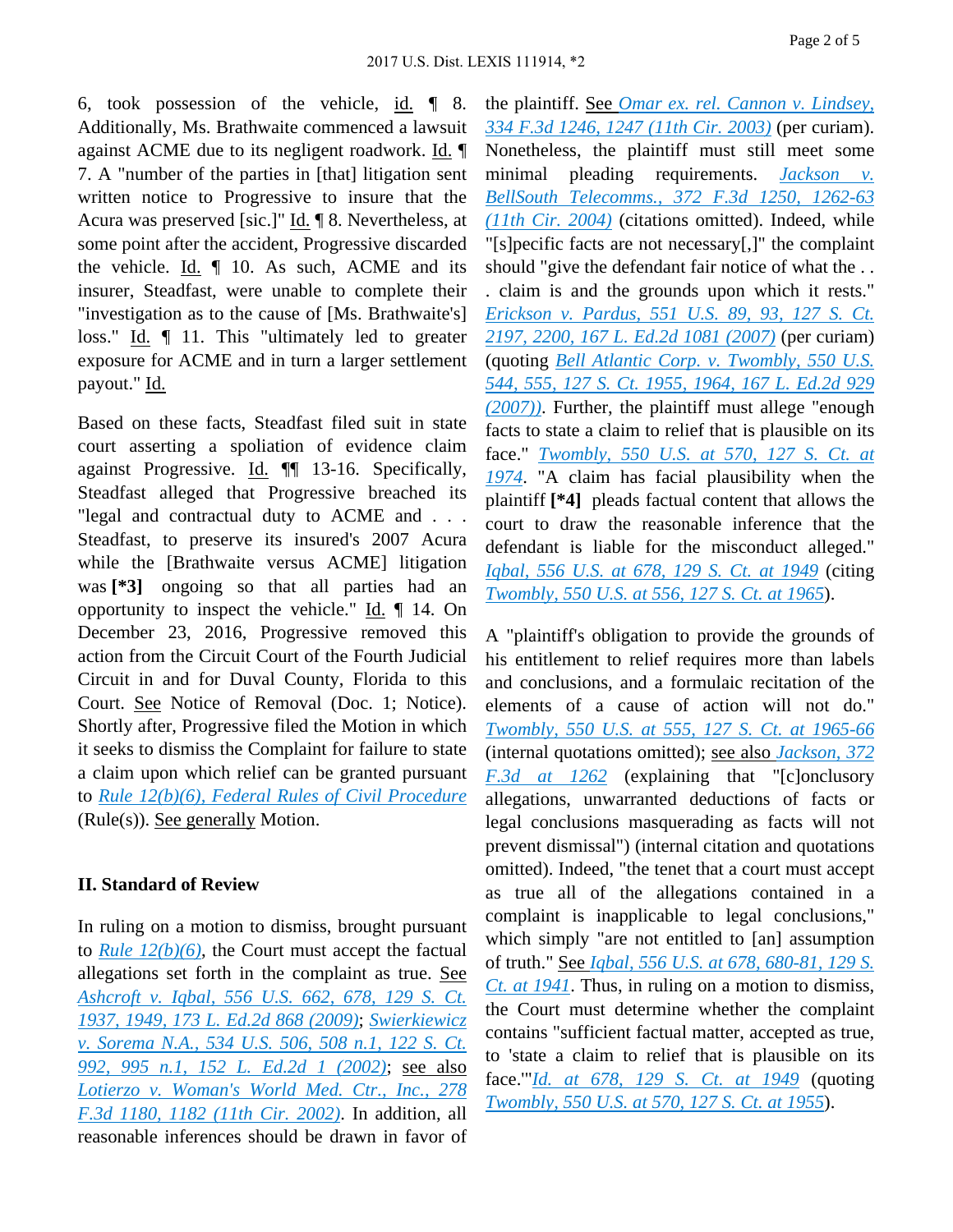#### **III. Discussion**

"'Spoliation of evidence . . . is a cause of action which holds someone liable for negligently or intentionally destroying material which is needed as evidence in litigation.'" *[Silhan v. Allstate Ins. Co.,](https://advance.lexis.com/api/document?collection=cases&id=urn:contentItem:47F2-C8D0-0038-Y104-00000-00&context=)  [236 F. Supp.2d 1303, 1307 \(N.D. Fla. 2002\)](https://advance.lexis.com/api/document?collection=cases&id=urn:contentItem:47F2-C8D0-0038-Y104-00000-00&context=)* (citation omitted). **[\*5]** In the Motion, Progressive contends that Steadfast has not properly stated a claim for negligent spoliation of evidence.<sup>3</sup> Specifically, Progressive argues that the Complaint is insufficient because Plaintiff failed to allege facts supporting a finding that Progressive owed a duty to Steadfast to preserve the 2007 Acura, see Motion at 4-7, and that Steadfast failed to allege facts showing that it suffered an injury because of the vehicle's destruction, id. at 7-8. In response, Steadfast argues that Progressive had a duty to preserve the 2007 Acura because Progressive received notices requesting that it preserve the vehicle and could reasonably have foreseen that the vehicle was necessary to prove Steadfast's comparative fault defense. See Response at 5-8. Steadfast also contends that it sufficiently pled causation because in the Complaint it asserts that the destruction of the vehicle prevented it from completing its investigation, and "ultimately led to greater exposure for ACME and in turn a larger settlement payout."Id. at 8; see also Complaint ¶ 11. Upon consideration of the record and the arguments of the parties, the Court concludes that the Motion is due to be granted because Steadfast has not **[\*6]** pled sufficient facts to state a claim for negligent spoliation of evidence.

Under Florida  $law<sup>4</sup>$  to prevail on a negligent

spoliation of evidence claim, a party must establish the following:

(1) the existence of a potential civil action; (2) a legal or contractual duty to preserve evidence relevant to the potential civil action; (3) destruction of that evidence; (4) significant impairment in the ability to prove the lawsuit; (5) a causal relationship between the evidence destruction and the inability to prove the lawsuit; and (6) damages.

*[Am. Integrity Ins. Co. v. Ford Motor Co., No. 12-](https://advance.lexis.com/api/document?collection=cases&id=urn:contentItem:5M7Y-XY21-F04D-10P0-00000-00&context=) [CV-24165, 2013 U.S. Dist. LEXIS 194359, 2013](https://advance.lexis.com/api/document?collection=cases&id=urn:contentItem:5M7Y-XY21-F04D-10P0-00000-00&context=)  [WL 12121495, at \\*3 \(S.D. Fla. Feb. 20, 2013\)](https://advance.lexis.com/api/document?collection=cases&id=urn:contentItem:5M7Y-XY21-F04D-10P0-00000-00&context=)* (citations omitted). In Florida, a "duty to preserve evidence can arise by contract, by statute, or by properly served discovery request.'"Id. (quoting *[Royal & Sunalliance v. Lauderdale Marine Ctr.,](https://advance.lexis.com/api/document?collection=cases&id=urn:contentItem:4CT6-SYJ0-0039-446K-00000-00&context=)  [877 So.2d 843, 845 \(Fla. 4th DCA 2004\)\)](https://advance.lexis.com/api/document?collection=cases&id=urn:contentItem:4CT6-SYJ0-0039-446K-00000-00&context=)*. Also, "a third party does not have a common law duty to preserve evidence absent a formal notice of intent to sue."<sup>5</sup> *[Am. Integrity, 2013 U.S. Dist. LEXIS](https://advance.lexis.com/api/document?collection=cases&id=urn:contentItem:5M7Y-XY21-F04D-10P0-00000-00&context=)  [194359, 2013 WL 12121495 at \\*3](https://advance.lexis.com/api/document?collection=cases&id=urn:contentItem:5M7Y-XY21-F04D-10P0-00000-00&context=)* (citing *[Penn.](https://advance.lexis.com/api/document?collection=cases&id=urn:contentItem:3VH0-JKP0-0039-44SH-00000-00&context=)  [Lumberman's Mut. Ins. Co. v. Fla. Power & Light,](https://advance.lexis.com/api/document?collection=cases&id=urn:contentItem:3VH0-JKP0-0039-44SH-00000-00&context=)  [724 So.2d 629, 630 \(Fla. 3d DCA 1998\)](https://advance.lexis.com/api/document?collection=cases&id=urn:contentItem:3VH0-JKP0-0039-44SH-00000-00&context=)* (noting that notice could have created a duty to preserve if the alleged spoliator received it) and *[James v. U.S.](https://advance.lexis.com/api/document?collection=cases&id=urn:contentItem:4GY8-1DM0-TVTD-02JW-00000-00&context=)  [Airways, Inc., 375 F. Supp. 2d 1352, 1353, 1355](https://advance.lexis.com/api/document?collection=cases&id=urn:contentItem:4GY8-1DM0-TVTD-02JW-00000-00&context=)  [\(M.D. Fla. 2005\)](https://advance.lexis.com/api/document?collection=cases&id=urn:contentItem:4GY8-1DM0-TVTD-02JW-00000-00&context=)* (finding that the alleged spoliator did not have a duty to preserve because it did not receive "formal notice prior to the destruction" of the evidence)).

Although Steadfast contends that Progressive had a duty to preserve the 2007 Acura, **[\*7]** the Complaint is devoid of factual allegations sufficient

<sup>3</sup>Progressive argues that the Complaint contains a claim for negligent spoliation of evidence, and not for intentional spoliation. See Motion at 6. Because Steadfast does not dispute this assertion, see generally Response, to the extent that Steadfast asserted a claim for intentional spoliation of evidence, the Court considers it abandoned.

<sup>4</sup>This case is before the Court based on its diversity jurisdiction. See Notice ¶ 3. As such, the Court applies the substantive law of the forum state, Florida. See *[Auto-Owners Ins. Co. v. E.N.D. Servs., Inc.,](https://advance.lexis.com/api/document?collection=cases&id=urn:contentItem:57NY-11X1-F04K-X06C-00000-00&context=)  [506 F. App'x 920, 923 n.2 \(11th Cir. 2013\)](https://advance.lexis.com/api/document?collection=cases&id=urn:contentItem:57NY-11X1-F04K-X06C-00000-00&context=)*. The parties do not

dispute that Florida law applies. See Motion at 2; see generally Response.

<sup>5</sup>Whereas first party spoliation claims arise when "the defendant who allegedly lost, misplaced, or destroyed the evidence was also a tortfeasor in causing the plaintiff's injuries or damages," third party spoliation claims "occur when a person or an entity, though not a party to the underlying action causing the plaintiff's injuries or damages, lost, misplaced, or destroyed evidence critical to that action." *[Martino v. Wal-Mart Stores, Inc., 908 So. 2d 342, 345 n.2](https://advance.lexis.com/api/document?collection=cases&id=urn:contentItem:4GK3-3JD0-0039-40KG-00000-00&context=)  [\(Fla. 2005\)](https://advance.lexis.com/api/document?collection=cases&id=urn:contentItem:4GK3-3JD0-0039-40KG-00000-00&context=)*.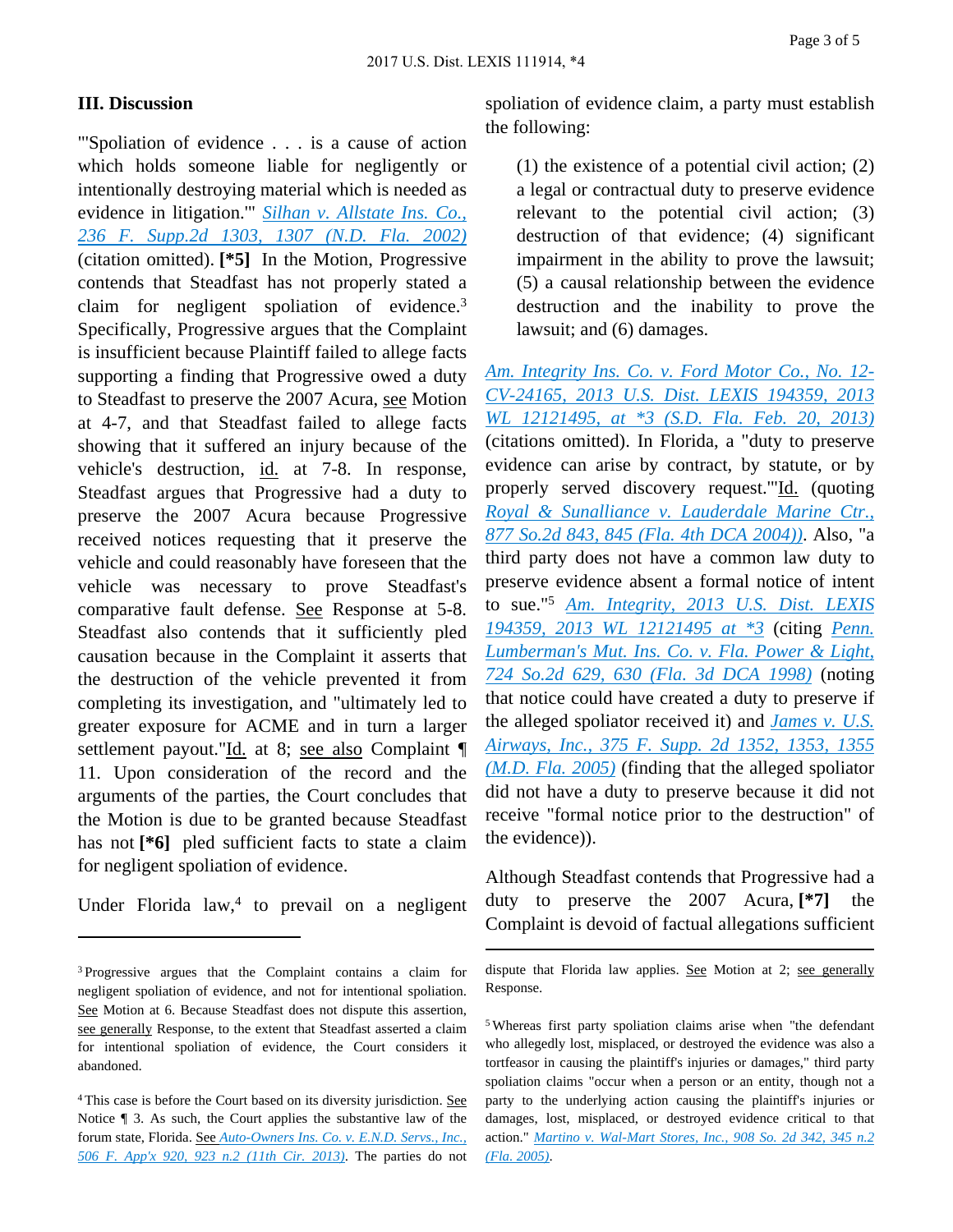to establish this duty. Steadfast failed to allege that Steadfast or ACME notified Progressive, either in writing or orally, that it sought the preservation of the 2007 Acura, or otherwise advised Progressive of Steadfast or ACME's need for the evidence. In the Complaint, Steadfast alleged that "a number of parties in the [Brathwaite versus ACME] litigation sent written notice to Progressive to insure that the Acura was preserved [sic]." See Complaint ¶ 8. However, to properly allege that Progressive owed a duty to Steadfast, Steadfast would have needed to plead that Steadfast, or its subrogee, ACME, notified Progressive of its need to preserve the 2007 Acura. See *[Silhan, 236 F. Supp.2d at 1312](https://advance.lexis.com/api/document?collection=cases&id=urn:contentItem:47F2-C8D0-0038-Y104-00000-00&context=)* ("Allstate's interest in pursuing a claim for itself d[id] not give rise to a duty to the Plaintiffs. If Plaintiffs would have given Allstate notice, then such notice would have created a duty for Allstate to preserve the causation evidence in anticipation of litigation."); cf. *[Nelson v. Amica Mut. Ins. Co., No.](https://advance.lexis.com/api/document?collection=cases&id=urn:contentItem:5GHJ-HB81-F04D-11KR-00000-00&context=)  [6:15-cv-160-Orl-41TBS, 2015 U.S. Dist. LEXIS](https://advance.lexis.com/api/document?collection=cases&id=urn:contentItem:5GHJ-HB81-F04D-11KR-00000-00&context=)  [96769, 2015 WL 4507609, at \\*3 n.1 \(M.D Fla. Jul.](https://advance.lexis.com/api/document?collection=cases&id=urn:contentItem:5GHJ-HB81-F04D-11KR-00000-00&context=)  [24, 2015\)](https://advance.lexis.com/api/document?collection=cases&id=urn:contentItem:5GHJ-HB81-F04D-11KR-00000-00&context=)* (finding a duty to preserve where the plaintiff sent the defendant a request to preserve evidence for a future lawsuit prior to its destruction). **[\*8]** As such, the Court finds that Steadfast failed to allege that it provided Progressive with notice sufficiently specific to give rise to the duty to preserve.

Additionally, Steadfast argues that Progressive had a duty to preserve the 2007 Acura because it reasonably could have foreseen that the vehicle was vital to Steadfast's defense. See Response at 6-7. However, although "Florida courts have imposed a duty on [first party] defendants to preserve evidence in cases where the defendant could reasonably foresee a future claim, . . . Florida case law does not provide for a third-party responsibility to preserve evidence absent notice." *[Am. Integrity,](https://advance.lexis.com/api/document?collection=cases&id=urn:contentItem:5M7Y-XY21-F04D-10P0-00000-00&context=)  [2013 U.S. Dist. LEXIS 194359, 2013 WL 12121495](https://advance.lexis.com/api/document?collection=cases&id=urn:contentItem:5M7Y-XY21-F04D-10P0-00000-00&context=)  [at \\*4](https://advance.lexis.com/api/document?collection=cases&id=urn:contentItem:5M7Y-XY21-F04D-10P0-00000-00&context=)*; *[James, 375 F. Supp. 2d at 1355](https://advance.lexis.com/api/document?collection=cases&id=urn:contentItem:4GY8-1DM0-TVTD-02JW-00000-00&context=)*; *[Penn.](https://advance.lexis.com/api/document?collection=cases&id=urn:contentItem:3VH0-JKP0-0039-44SH-00000-00&context=)  [Lumberman's, 724 So.2d at 630](https://advance.lexis.com/api/document?collection=cases&id=urn:contentItem:3VH0-JKP0-0039-44SH-00000-00&context=)*. As such, this argument is unavailing. Accordingly, the Court finds that Steadfast failed to allege facts supporting a conclusion that Progressive owed a common law

duty to Steadfast or ACME to preserve the 2007 Acura for purposes of Steadfast's defense.

However, even in the absence of a common law duty, a third party may have a statutory, contractual or administrative duty to preserve evidence. See *[Am. Integrity, 2013 U.S. Dist. LEXIS 194359, 2013](https://advance.lexis.com/api/document?collection=cases&id=urn:contentItem:5M7Y-XY21-F04D-10P0-00000-00&context=)  [WL 12121495 at \\*4](https://advance.lexis.com/api/document?collection=cases&id=urn:contentItem:5M7Y-XY21-F04D-10P0-00000-00&context=)*; *[Penn. Lumberman's, 724](https://advance.lexis.com/api/document?collection=cases&id=urn:contentItem:3VH0-JKP0-0039-44SH-00000-00&context=)  [So.2d at 630](https://advance.lexis.com/api/document?collection=cases&id=urn:contentItem:3VH0-JKP0-0039-44SH-00000-00&context=)*. Although Steadfast alleged that Progressive had a contractual duty to preserve the evidence "through its policy with Ms. Brathwaite," Steadfast fails **[\*9]** to identify or otherwise provide the actual policy language. See Complaint ¶ 9. According to Steadfast, this allegation "raise[s] a reasonable expectation that discovery propounded to Progressive will reveal evidence sufficient to establish a contractual duty to preserve the 2007 Acura." See Response at 7-8. However, this unsupported allegation does not provide the Court with a basis for finding that Progressive owed a contractual duty to Steadfast to preserve the 2007 Acura. See *[Whitney Nat'l Bank v. SDC Cmtys., Inc.,](https://advance.lexis.com/api/document?collection=cases&id=urn:contentItem:5DHT-4XK1-F04D-100M-00000-00&context=)  [No. 8:09-cv-1788-EAK-TBM, 2010 U.S. Dist.](https://advance.lexis.com/api/document?collection=cases&id=urn:contentItem:5DHT-4XK1-F04D-100M-00000-00&context=)  [LEXIS 146296, 2010 WL 1270264, at \\*3 \(M.D. Fla.](https://advance.lexis.com/api/document?collection=cases&id=urn:contentItem:5DHT-4XK1-F04D-100M-00000-00&context=)  [Apr. 1, 2010\)](https://advance.lexis.com/api/document?collection=cases&id=urn:contentItem:5DHT-4XK1-F04D-100M-00000-00&context=)* (dismissing a breach of contract claim because the plaintiff "fail[ed] to allege the specific provision of the contract allegedly breached."). In determining whether a defendant acquired a contractual duty to preserve evidence, courts focus on "[t]he particular contractual provisions" at issue. See *[Silhan, 236 F. Supp.2d at 1310](https://advance.lexis.com/api/document?collection=cases&id=urn:contentItem:47F2-C8D0-0038-Y104-00000-00&context=)*. More importantly, the Court cannot reasonably infer from the vague allegations in the Complaint that Progressive owed a duty to Steadfast on the basis of a contract between Ms. Brathwaite and Progressive to which Steadfast was not a party. Accordingly, the Court finds that Steadfast failed to properly allege that Progressive owed a duty to Steadfast or ACME to preserve the **[\*10]** 2007 Acura, and the Motion is due to be granted. As such, the Court need not address Progressive's remaining argument regarding causation.

The Court notes that within the body of the Response, Steadfast sought leave to amend the Complaint. See Response at 1-2, 9. However, on